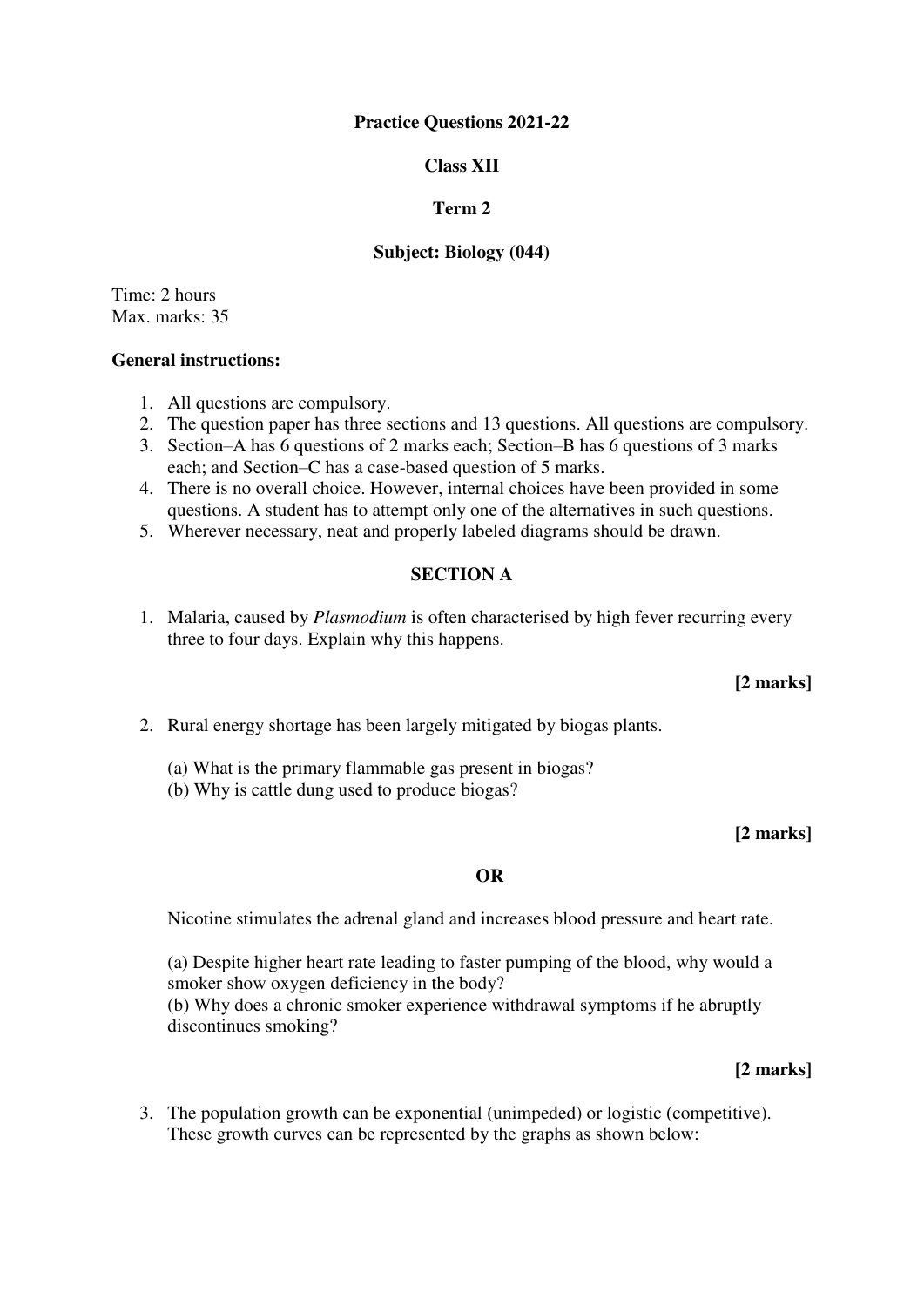

- (a) Define carrying capacity.
- (b) What limits the growth of organisms as seen in the graphs above?

## **[2 marks]**

4. While studying the human population data of a particular geographical area it was noticed that the area has an age pyramid as shown below.



(a) What kind of natality and mortality rate of the pre-reproductive population contributes the kind of shorter base of the age pyramid as shown above? (b) Why do we usually have an age pyramid with a broader base?

# **[2 marks]**

5. For an individual 'X' with a history of lung cancer in the parents, doctors advised certain genetic testing processes that help in detecting the inheritance of mutations.

(a) Malignant tumours spread rapidly and avoid detection. α-interferon is a biological response modifier and can target specific disease causing mechanisms. How does α-interferon help in the treatment of malignant tumours?

(b) For a cancer caused by inheritance of genetic mutations, how will the malignancy spread internally?

# **[2 marks]**

6. *Eicchornia crassipes* (commonly known as water hyacinth) is an aquatic plant, native to the Amazon basin. It was introduced to the water bodies of India and other South-East Asian countries for industrial use of its fibres in making bags and footwear, as a substrate for biogas production and for its ability of uptake of heavy metals from the water bodies.

However, *Eicchornia* has been named as the 'terror of bengal' due to its prolific,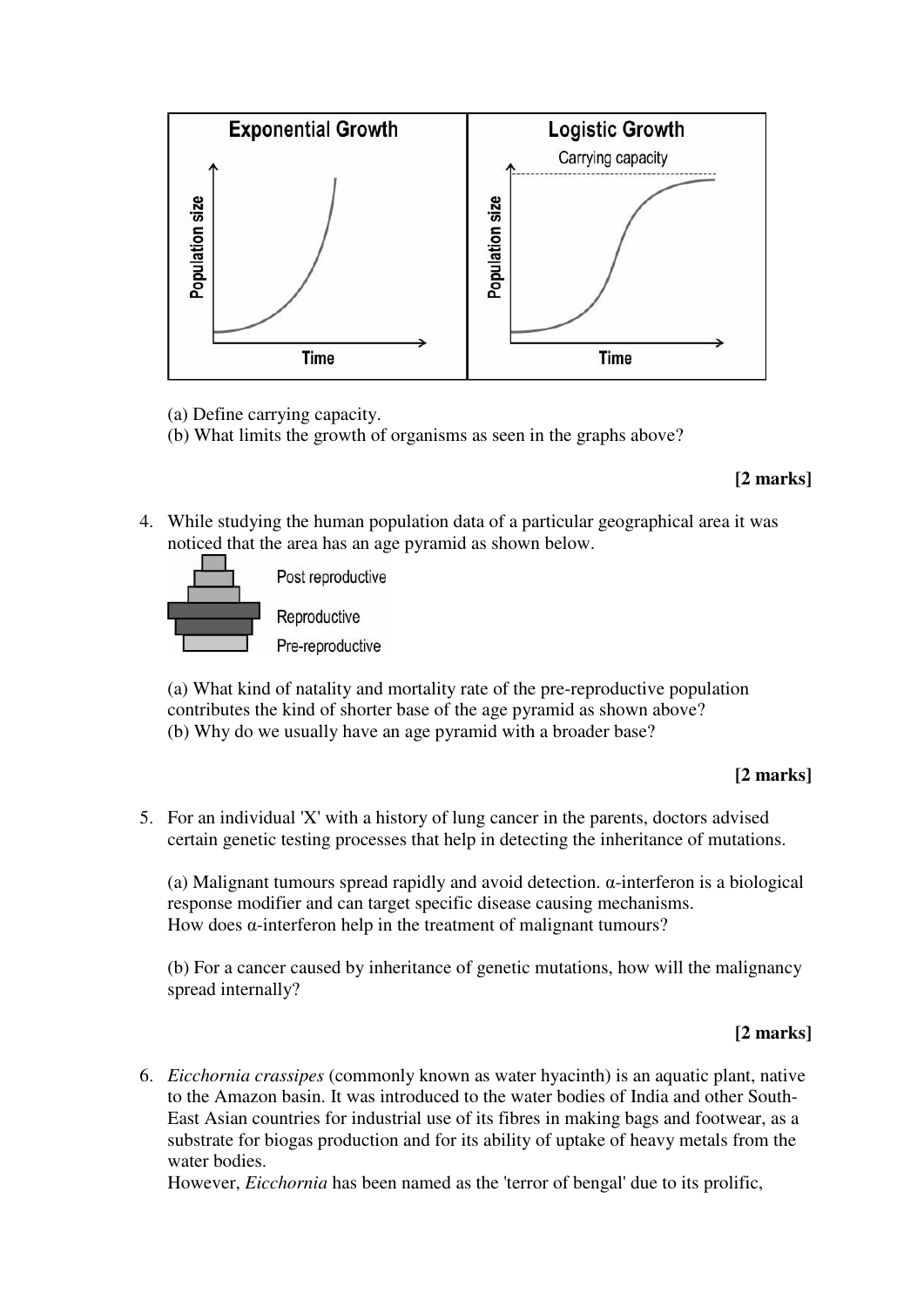invasive growth.

(a) How does the growth of water hyacinth affect the growth of other native species? (b) There are a host of algae and fungi that form lichens in freshwater lakes. What would be the fate of freshwater snails that feed on such lichens if the algae and fungi are destroyed by growth of water hyacinth? Mention the scientific term used to denote such threats to biodiversity.

### **[2 marks]**

#### **OR**

Conservation of biodiversity is vital to maintain the balance in ecosystem.

(a) Mention ONE condition when ex-situ conservation is a more viable process to conserve a species.

(b) What are the TWO most important parameters that help in naming an area as a biodiversity hotspot?

**[2 marks]**

#### **SECTION B**

7. A pest control program needed to be developed for the Sunderbans mangrove ecosystem and biocontrol methods were being explored.

(a) Why would biocontrol methods be the best method for a pest control program in a biome like Sunderbans?

(b) What is the difference in the action of a biocontrol agents as against the action of chemical pesticides?

(c) Mention any two points of vital information about the pests that the designers of the pest control program need to be aware of?

## **[3 marks]**

## **OR**

Lymphocytes are an integral part of our immune system and help in the humoral and cell-mediated immune response process.

(a) Specify the type of lymphocytes that mediate humoral immune response and the ones that mediate cell-mediated immunity.

(b) What is the chemical nature of antibodies?

(c) How is an organ rejected by the body due to 'unmatched' transplant?

**[3 marks]**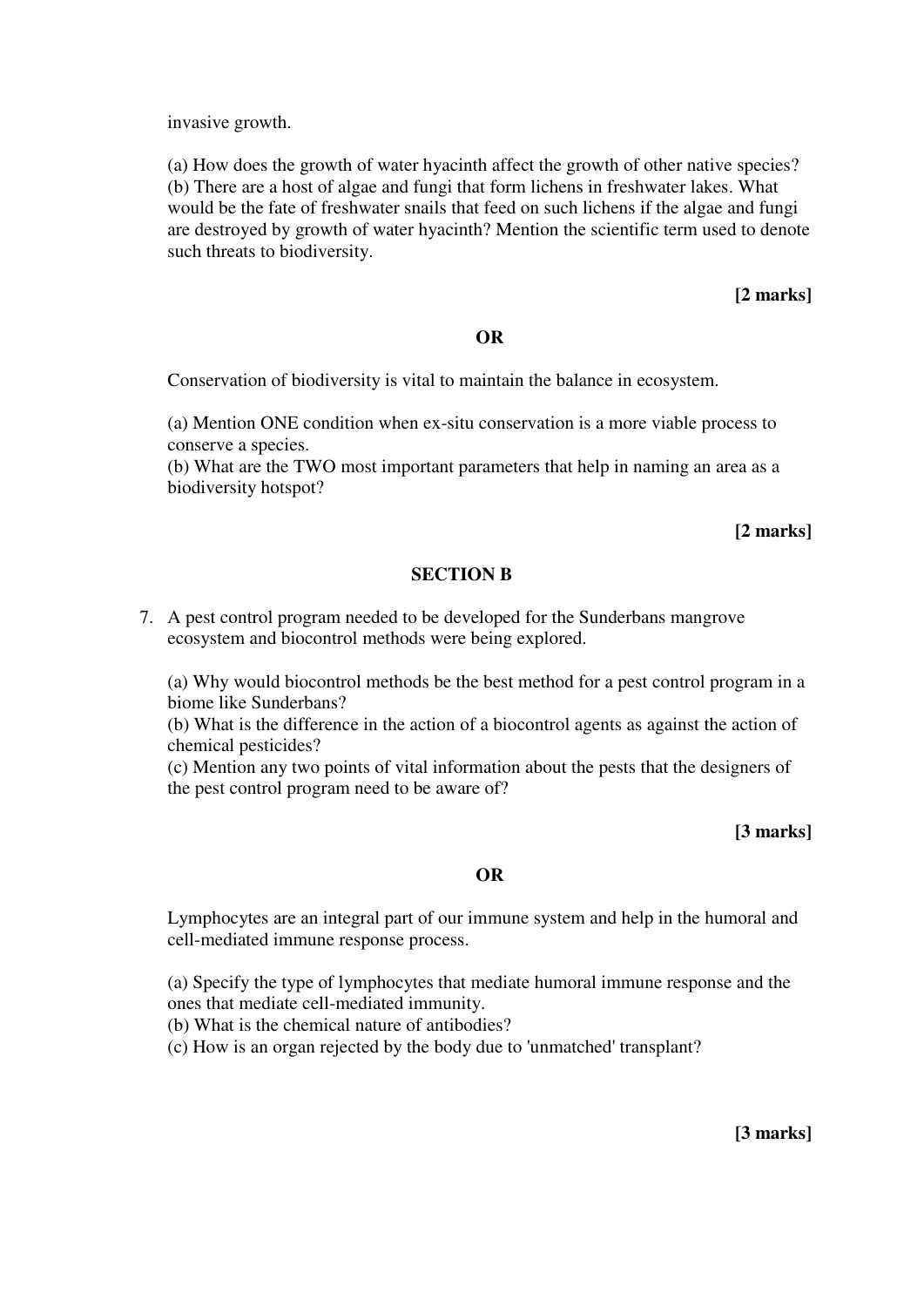8. The image below represents the replication of a retrovirus.

In the image, steps 1- 5 depict different stages in the invasion of the retrovirus into the host cell and steps 6 - 9 show the invasion of the host DNA and the processes resulting out of it.



(a) Why does the retrovirus need to use reverse transcriptase to infect the host genome?

(b) What is the significance of step 7 and 8 (after the viral genome enters the host nucleus) as shown in the diagram?

## **[3 marks]**

9. Diversity is seen in the living world at various levels. The distribution of biodiversity shows specific patterns that account for the species richness or paucity across the globe.

(a) Explain, with reasons, how species diversity changes with changing latitudes. (b) The graph below represents species-area relationship. What does such a graph signify?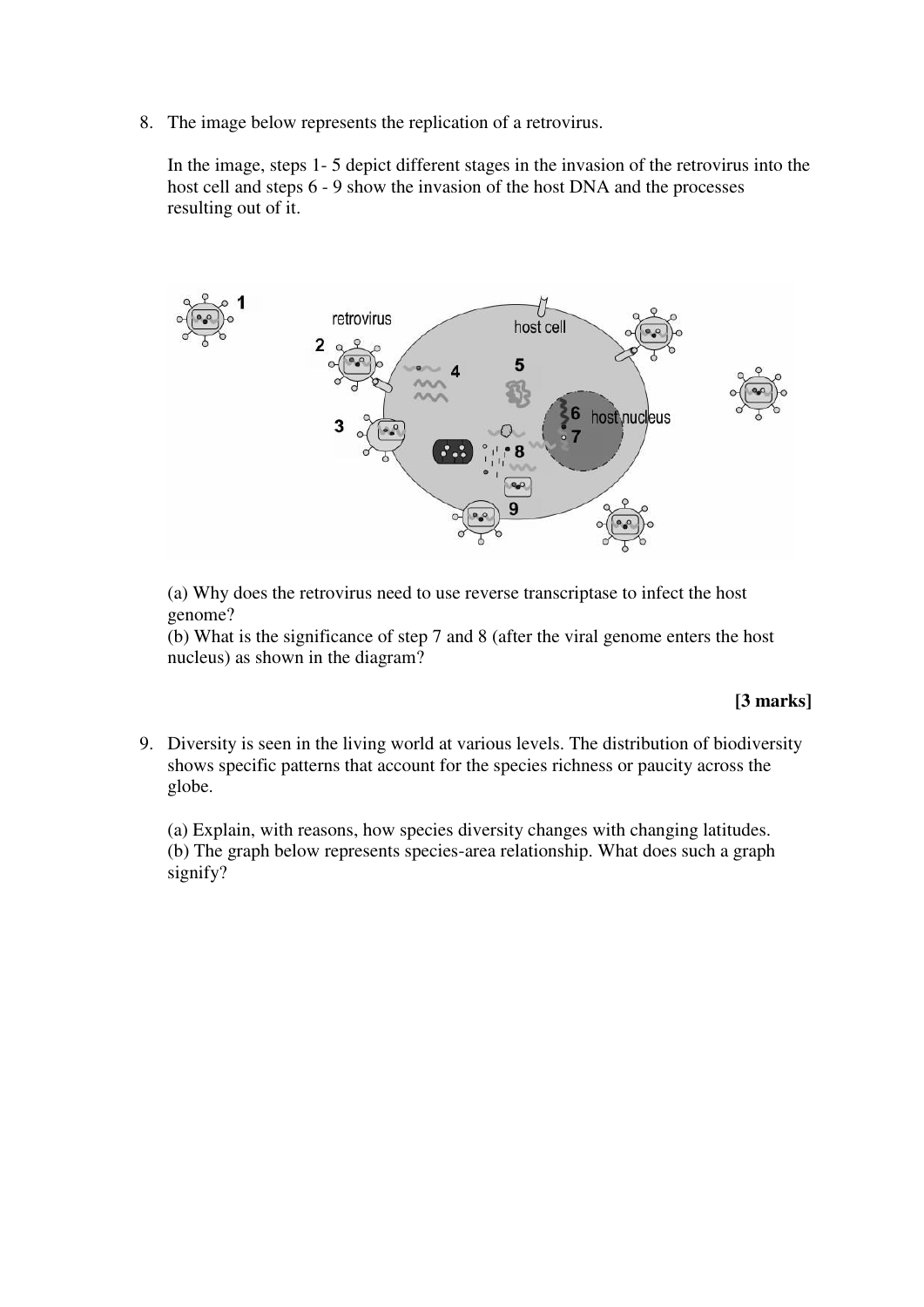

**[3 marks]**

10. In recombinant DNA technology, the endonuclease cuts the DNA into fragments. (a) Where does a restriction endonuclease cut the DNA strand?

(b) How is the restriction endonuclease able to cut the DNA strand as mentioned in (a)?

(c) DNA fragments formed by the action of endonuclease can be separated by gel electrophoresis. What is the principle on which gel electrophoresis works?

### **[3 marks]**

11. Polymerase Chain Reaction (PCR) is often used to detect the presence of pathogens like bacteria and viruses, even though they may be in low concentration.

(a) What is the technique that allows PCR to detect low concentrations of pathogens? (b) The image below shows steps involved in a PCR. Step 1 is denaturation, step 2 annealing and step 3 extension. During a PCR, if step 2 is bypassed, what would be the implication on the process?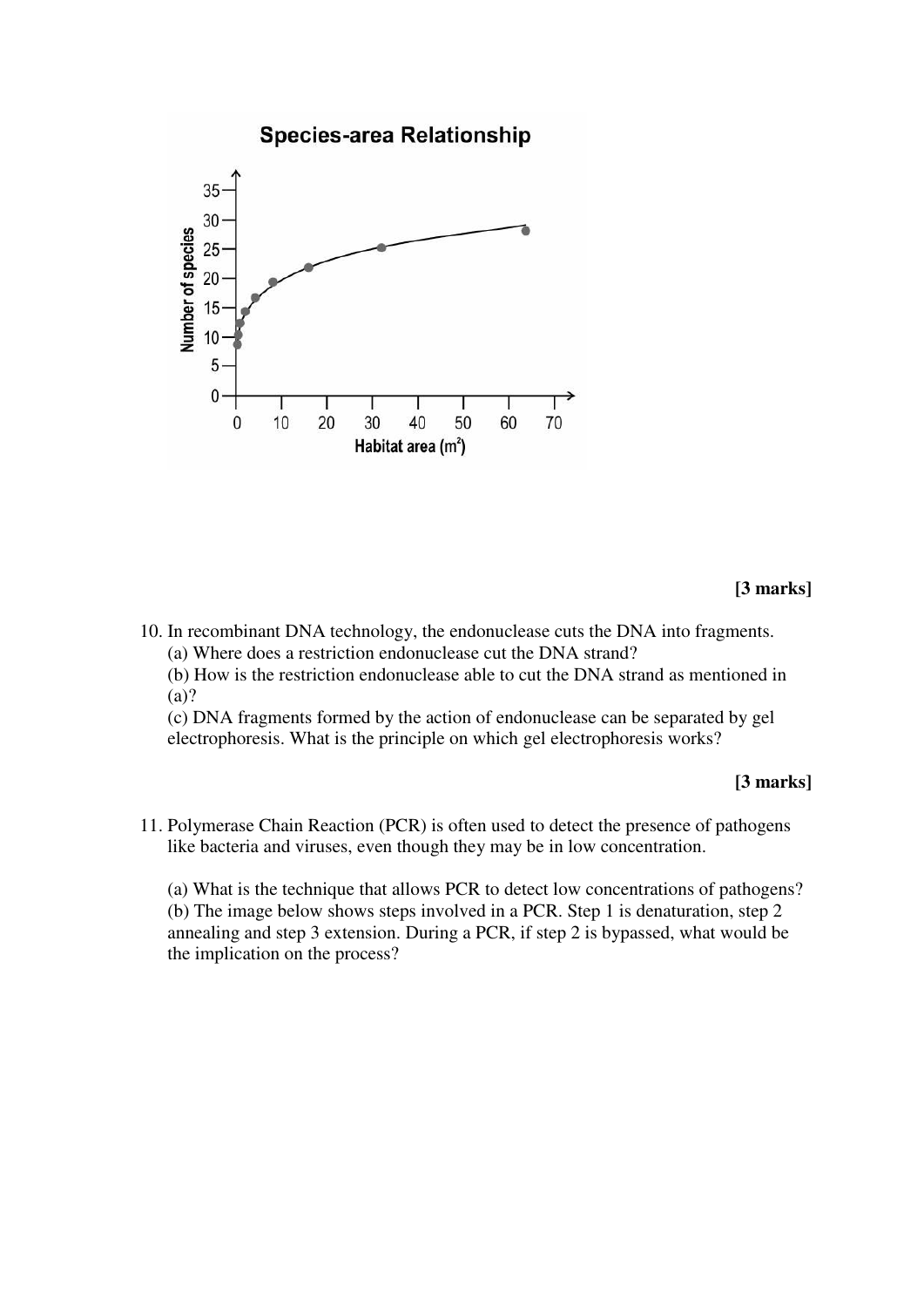

# **[3 marks]**

12. Populations of organisms respond differently to the abiotic factors of the environment. Organisms that are able to maintain physiological homeostasis ensuring constant body temperature are called regulators while others that cannot, are termed as conformers.

Crocodiles are often seen basking in the sun more during certain periods of the year.



(a) Identify, with a reason, if the species described above is an environmental conformer or regulator.

(b) Crocodiles are usually sluggish and show minimum movement. How does such behaviour aid in conservation of body heat in a crocodile?

(c) If the geographical location of a population of crocodiles was to receive harsh winter conditions, what could be TWO most viable survival methods for the animals?

**[3 marks]**

# **SECTION C**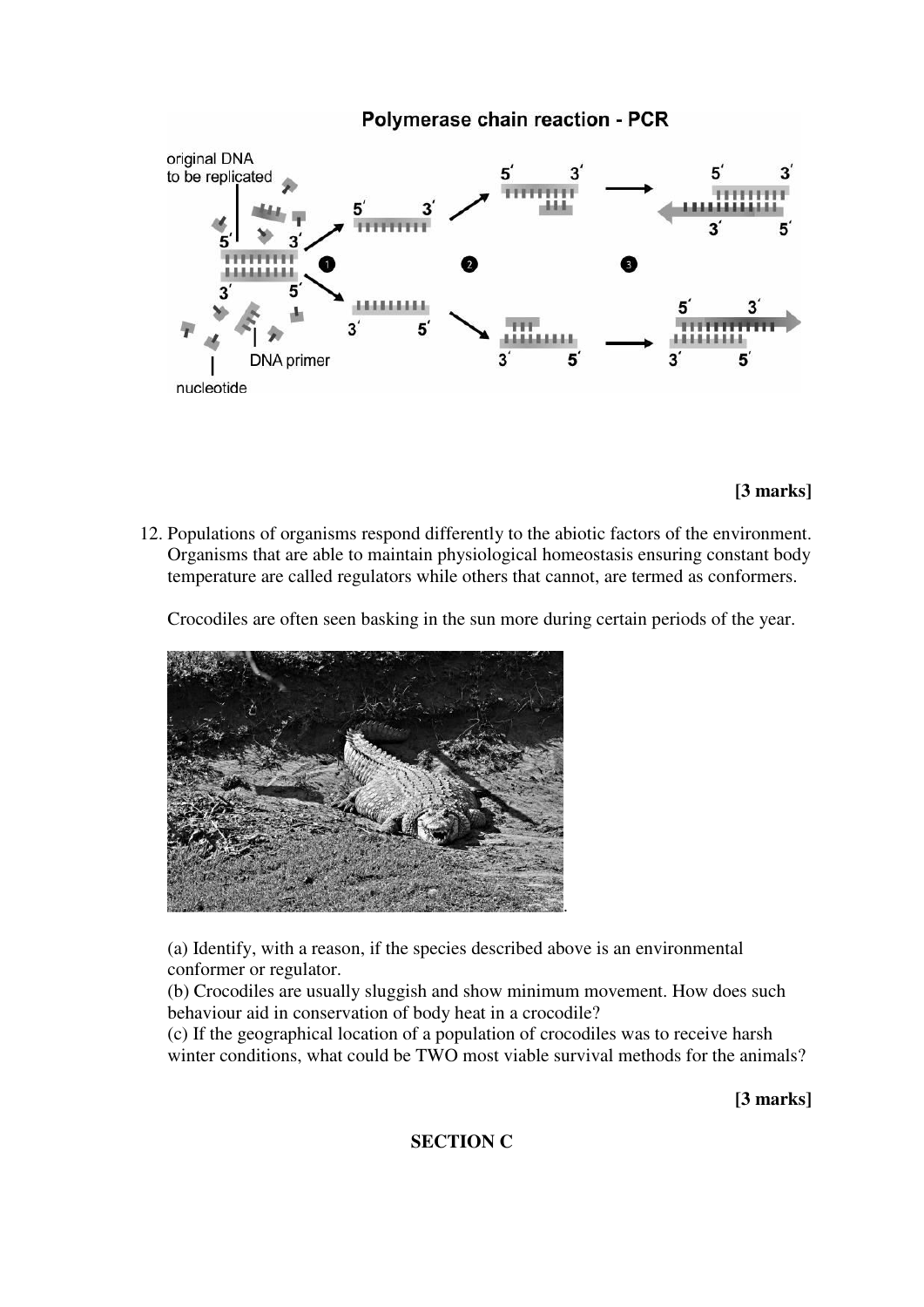Consider the information given below to answer the questions that follow:

When scientists look at improving food production and crop value, they have looked at the possibility of using arid conditions for increasing available farmlands.

Plants growing in low water content areas can have three modes of adaptation: - drought escape: where the plants complete the life cycle before the dry season comes in

- drought avoidance: where the plants naturally have adaptations like reduced leaves, lower stomatal presence to reduce water loss

- drought tolerance: where the plants inherently have low water requirement and can grow in dry conditions

When any of these is genetically incorporated in a plant that otherwise grows in moderate water availability, it may impact physiological processes like mobilisation and storage of minerals, maturation of flowers and fruits etc.

The National Academies Press published a report titled *Transgenic Plants and World Agriculture (2000).* In the chapter named *Examples of GM crops that can benefit World Agriculture,* the report speaks about techniques for developing pest resistance in GM crops and its advantages.

"There is clearly a benefit to farmers if transgenic plants are developed that are resistant to a specific pest. For example, papaya-ringspot-virus-resistant papaya has been commercialised and grown in Hawaii since 1996. (Gonsalves 1998).

Developments resulting in commercially produced varieties in countries such as the United States and Canada have centered on increasing shelf life of fruits and vegetables, conferring resistance to insect pests or viruses, and producing tolerance to specific herbicides.While these traits have had benefits for farmers, it has been difficult for the consumers to see any benefit other than, in limited cases, a decreased price owing to reduced cost and increased ease of production (Nelson et al. 1999; Falck-Zepeda et al. 1999).

A possible exception is the development of GM technology that delays ripening of fruit and vegetables, thus allowing an increased length of storage."

*Ref: https://www.nap.edu/read/9889/chapter/5*

13. Bt cotton is known to be a pest resistant GM crop. How does Bt cotton get its insect resistance?

# **[2 marks]**

- 14. One advantage of incorporating pest resistance in GM crops is, obviously, that it helps in pest control. Traditionally, chemical pesticides have been used as pest control methods in agricultural farmlands.
	- (a) What is the environmental advantage of developing GM crops with pest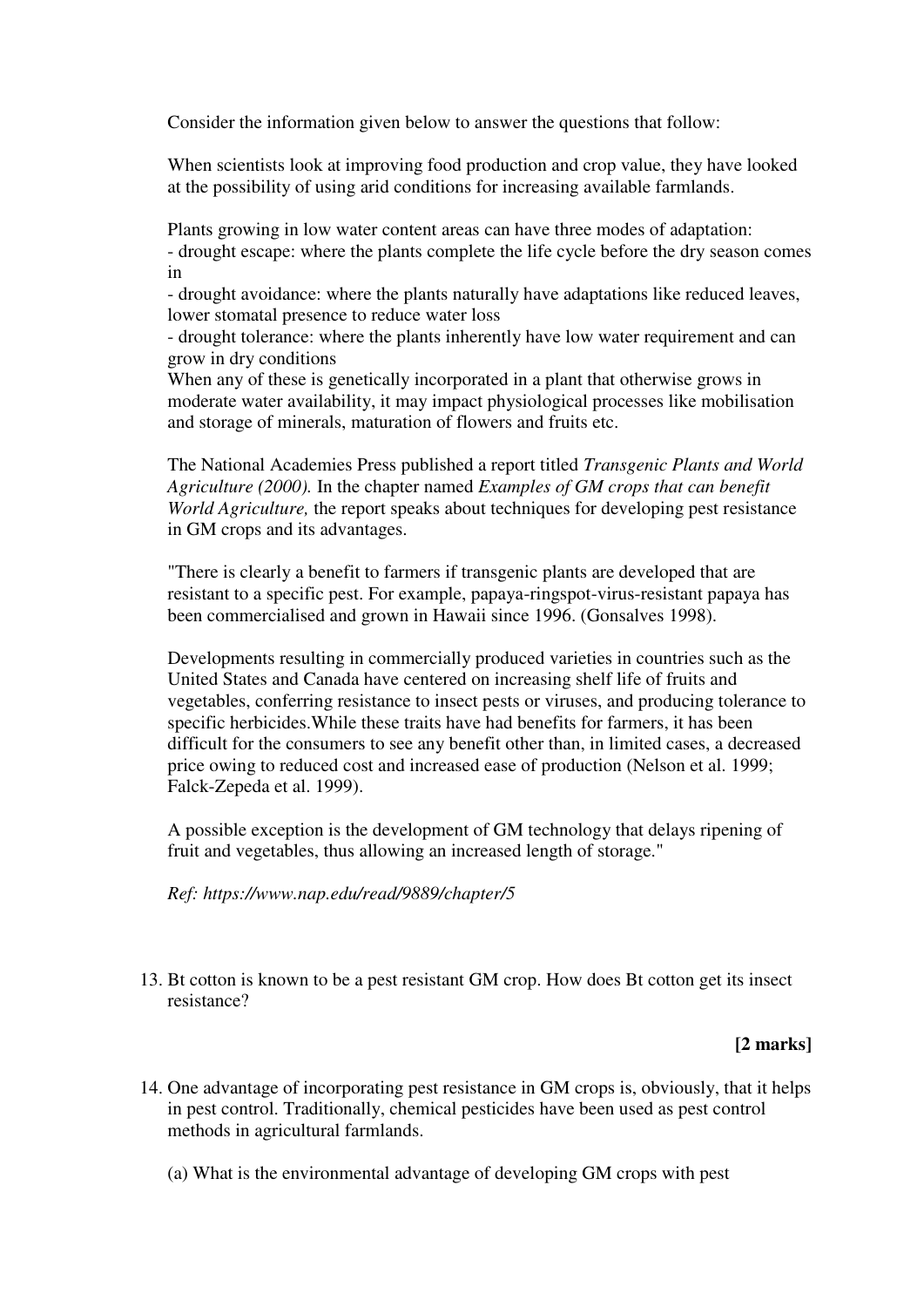resistance?

(b) Name and explain the cellular defense mechanism that has been used to develop such pest resistance against specific nematodes.

## **[2 marks]**

15. For a fruit plant naturally growing in moderate water availability, GM techniques can help in incorporating drought escape characteristics. This will reduce their life cycle duration and can have adverse impacts. State ONE such possible impact on the commercial value of the fruit.

# **[1 marks]**

Answer the following questions in relation to the diagram and information on the pBR322 plasmid:

The ability of plasmids and bacteriophages to replicate inside a bacterial cell, independent of the chromosomal DNA control is used in the technique of cloning vectors.

*E.coli* cloning vector pBR322 has restriction sites, site of origin and antibiotic resistant genes that make it perfect as a cloning vehicle.



### **OR**

pBR322 and normal E. coli genes were incorporated in the DNA of two test plant specimen A and B respectively.